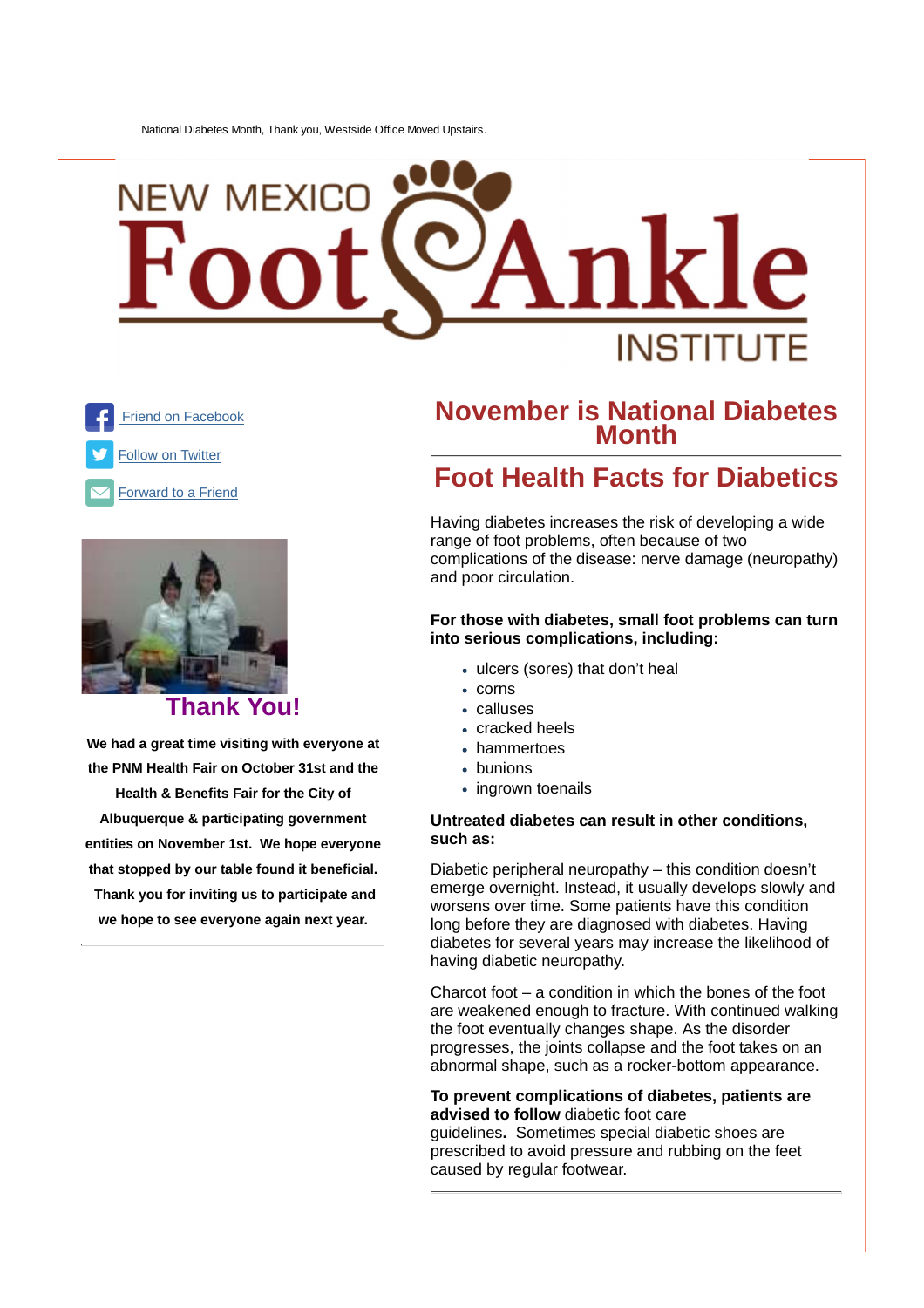

## **NEW ARRIVAL... Just In Time For Fall**

Levelast® is a premium specialty footwear brand, founded by a team of experienced footwear professionals.

Shoes with a neutral heel have little to no change in height from heel to toe. This allows your foot to be "level" which is natural and healthy. We know that a level foot allows your body to disperse pressure evenly across several zones of the foot, and also reduces ground impact on specific areas.

A shoe "last" is an object with a shape similar to that of a human foot – it's used to design a shoe with a particular heel height, foot shape, and toe shape. Levelast® shoes embrace the notions of "level foot" and "generous last" to create a unique and supremely comfortable standing and walking experience, as well as more natural foot and body biomechanics.

They have also developed their own unique and proprietary material, Trileon®, which enables their shoes to be ultra-lightweight, resist odor, and absorb ground impact extremely well. These unique features, as well as the generous fit, provide a surprising and pleasurable experience for your feet.

Taking cues from the lightweight, comfort trend that began with fully molded footwear, and the "oversized" trend that has surfaced in

The American Diabetes Association is a great resource for Information, Recognized Educator programs and Upcoming Events. For more information visit http://www.diabetes.org

**Albuquerque has a local chapter located at 2625 Pennsylvania Street NE, #300, 87110. You can also call them at 505.266.5716.**

#### Rare Diabetes Foot Complication Becoming More Common

FFW PATIFNTS OR CARE PROVIDERS KNOW ABOUT THE LIMB-THREATENING FOOT CONDITION, OR ITS WARNING S I G N S

At first, this patient didn't worry about the swelling on her left foot. Just a year earlier, doctors diagnosed this 48-year-old mother of four with diabetes. The recent surgery on her right foot corrected a bunion to prevent reoccurring diabetic ulcers. As her bunion recovery moved forward, her left foot moved outwards. Her ankle bent inwards. The foot grew so swollen none of her shoes fit. The skin was warm and red.

"I have a high threshold for pain," she says. "It hurt to walk on it, but I



#### **Our Westside Office Has Moved**

We are still in the same building but have moved upstairs into suite #235. There is an elevator in the building so getting to us is still easy.



**10% OFF SALE**

**End of Season Sale:** All of our in stock **Orthaheel Sandals** are now **10% OFF** to make room for Fall Styles. Come by our Pan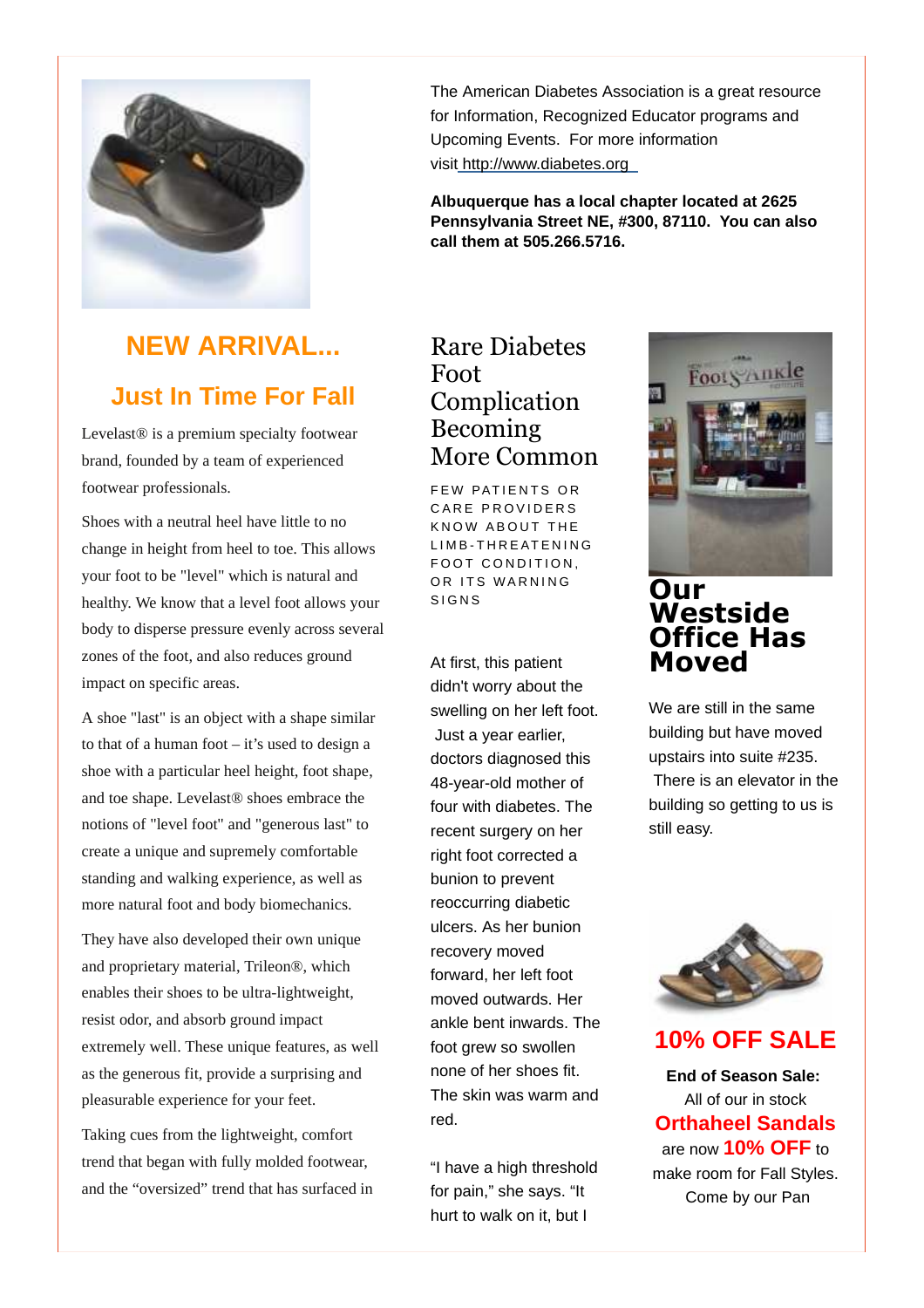many active sports such as skiing, golf, tennis and mountain biking, Levelast® shoes are proudly designed to be extremely lightweight, yet minimize ground impact. At the same time, Levelast® shoes maximize foot comfort, traction and stability and for a relaxed stride.

**We have all 5 styles in stock for you to see and a range of sizes for fitting. Come by our Pan** American Freeway office **and try them on!**

#### We invite you to come walk with us!





# LOVE your FEET ...WE DO

**We carry the following shoe brands:**



didn't think it was serious."

During a follow-up visit with her foot and ankle surgeon, she spoke up. Her doctor took one look and said, "We have a problem."

She was diagnosed with a rare diabetic complication called Charcot foot. It is estimated to affect less than one percent of people with diabetes. Now doctors with the American College of Foot and Ankle Surgeons say Charcot foot's prevalence appears to be growing as more Americans get diabetes. Some worry that few patients – or their diabetes care providers – seem to know about this complication or its warning signs.

Charcot foot is a sudden softening of the foot's bones caused by severe neuropathy, or nerve damage, a common diabetic foot complication. It can trigger an avalanche of problems, including joint loss, fractures, collapse of the arch, massive deformity, ulcers, amputation, and even death. As the disorder progresses, the bottom of the foot can become

American office before they are all gone!

#### **We now have Sandals at our Westside office for your convenience!**



**Continued....Rare Diabetes Foot Complication Becoming More Common**

A person with diabetes who has a red, hot, swollen foot or ankle requires emergency medical care because these can also be symptoms of deep vein thrombosis or an infection.

Doctors say Charcot's ambiguous symptoms can lead to misdiagnosis. Since patients don't feel pain, doctors may presume the swelling is due to infection and prescribe antibiotics. Meanwhile the patient continues walking on a foot that is collapsing. More people with diabetes, their families and their care providers need to know about Charcot foot. When a patient is diagnosed with this complication, a telephone call to the primary care doctor is a good idea to coordinate a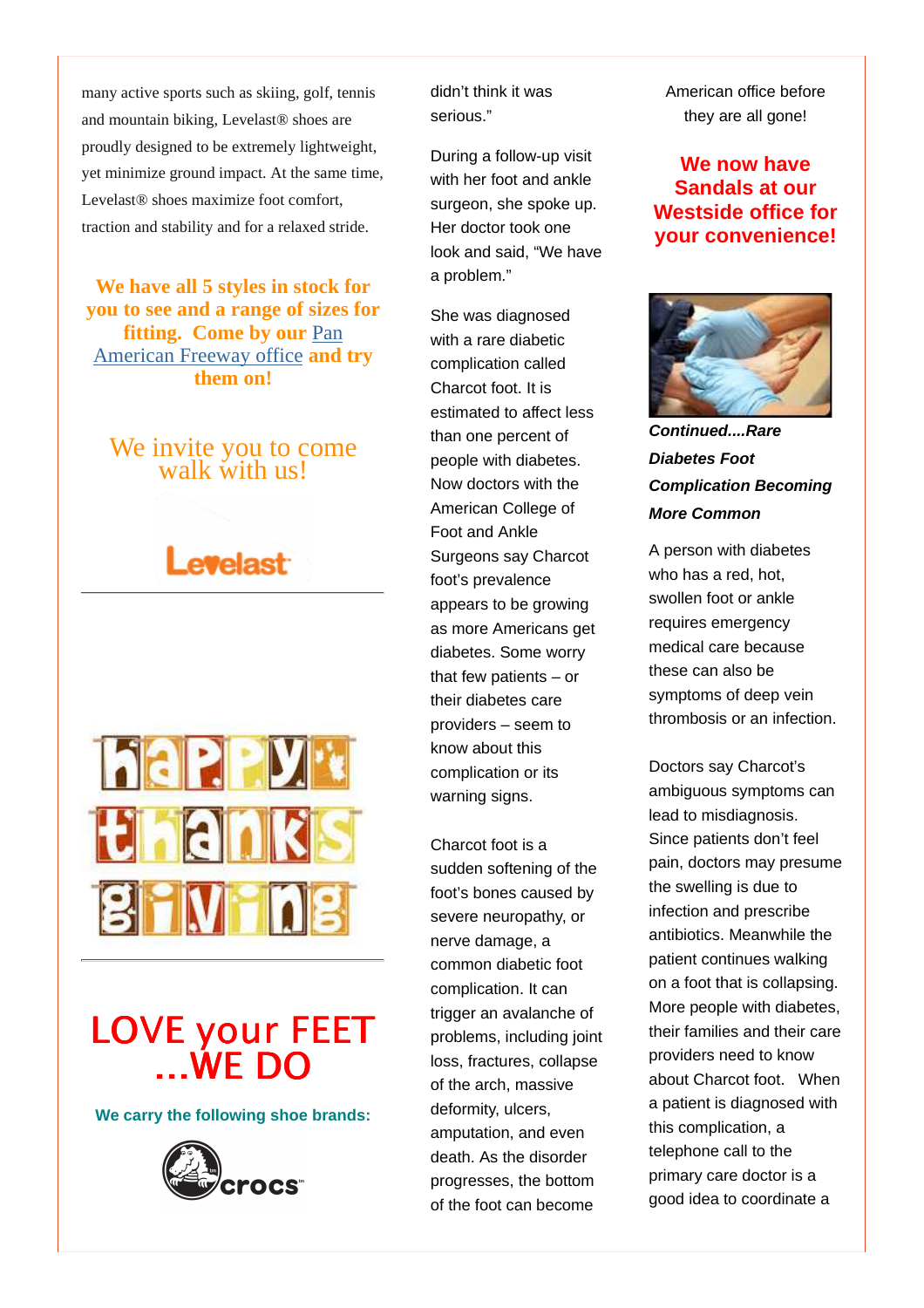# orthaheel



#### The Finest Quality Comfort Footwear Period!

**Dr. Comfort shoes are designed specifically for diabetics**

# **evelast**

We take care of your feet....so they'll take care of you!



**If you or someone you love is diabetic an Annual Comprehensive Diabetic Foot Exam is recommended by your podiatrist! Podiatrist's are trained to evaluate and diagnose the health of diabetic feet. If you have not had or scheduled your annual exam this year with Dr. Ivey or Dr. Williamson call 880.1000 or visit us at** nmfootandankle.com **to schedule your appointment.**



convex, bulging like the hull of a ship. Since most people with Charcot cannot feel pain in their lower extremities, they continue walking on the foot, causing further injury.

Charcot cannot be reversed, but its destructive effects can be stopped if the complication is detected early.

The symptoms of Charcot foot appear suddenly. They include warm and red skin, swelling and pain.

Continued in next column...

cohesive care plan and to educate everyone involved. But educating patients and their care providers is only half the battle. There's little that can be done when patients are apathetic or in "diabetic denial."

Foot and ankle surgeons expect to see more patients like that as diabetes rates soar.